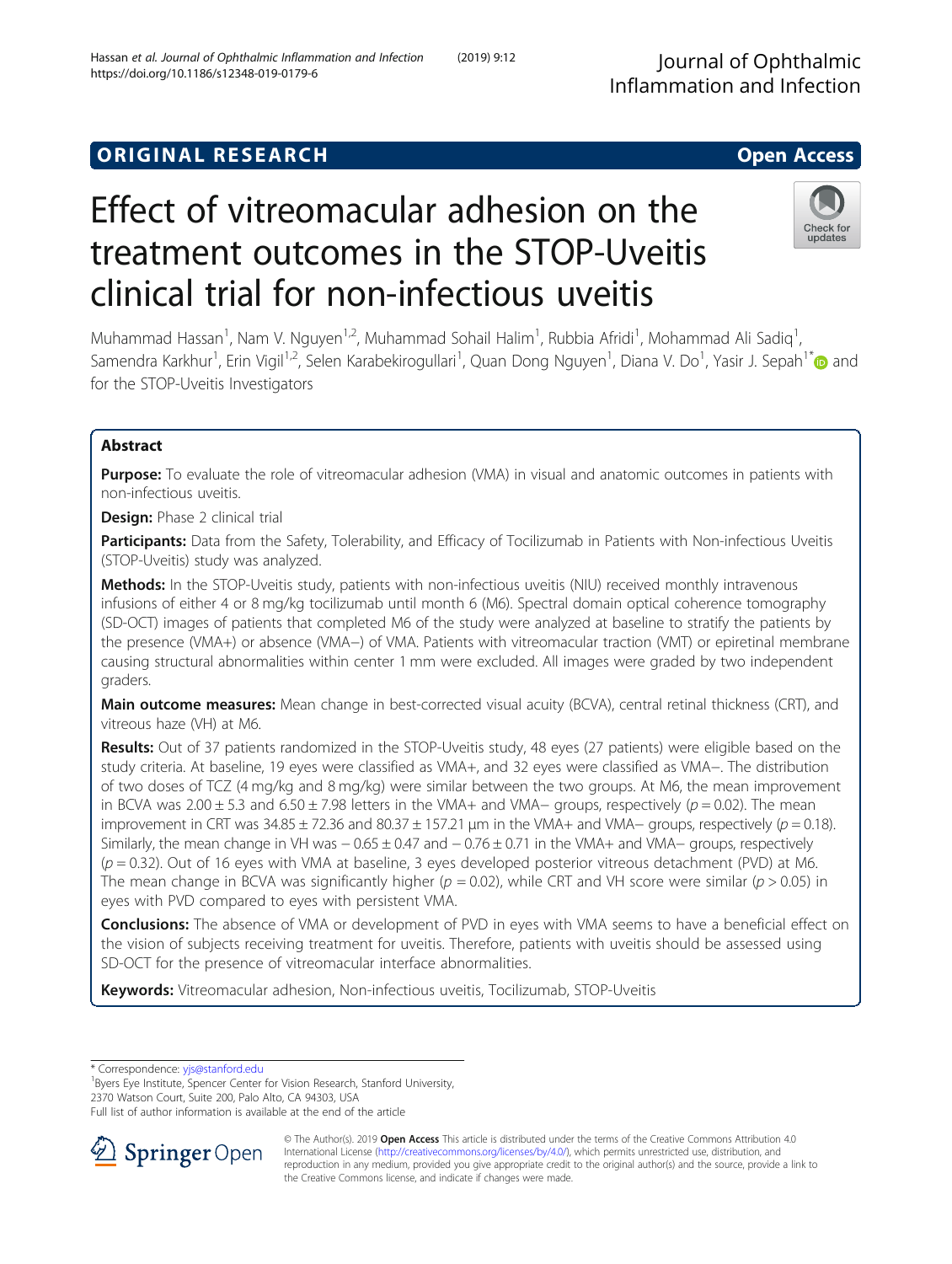Uveitis is characterized by ocular inflammation that along with its complications accounts for 5–20% cases of preventable blindness in the developed world and up to 25% of cases in the developing countries [\[1](#page-6-0)]. Due to its heterogeneity, management of uveitis poses a great challenge for clinicians. The main goal in the management of uveitis is to control the inflammation and prevent recurrences.

Active research directed towards understanding the underlying pathophysiology of uveitis has led to development of a wide variety of drugs targeting several pathways believed to be responsible for the disease [\[2](#page-6-0)]. Although a number of these agents have shown efficacy in controlling inflammation in various clinical studies ranging from steroids to novel steroid-sparing agents, approximately 50% of the patients in these studies still are unable to demonstrate visual gains of 10 letters or more [\[2](#page-6-0)]. Such variation in response can be attributed to multiple causes such as duration and severity of the disease as well as environmental and genetic factors [\[3](#page-6-0)–[5\]](#page-7-0).

Vitreomacular interface (VMI) diseases are a spectrum of disorders characterized by aberrant attachment of the vitreous to the surface of the retina leading to pathologic manifestations [\[6](#page-7-0)]. The effects of VMI disorders on treatment outcomes have been explored in a variety of diseases such as age-related macular degeneration (AMD) and diabetic macular edema (DME) [[7](#page-7-0)–[12](#page-7-0)]. These abnormalities include vitreomacular traction, epiretinal membrane, and vitreomacular adhesion (VMA). In a retrospective study, the role of VMI abnormalities has been studied in patients with uveitic macular edema receiving intravitreal therapy [\[13\]](#page-7-0). However, the role of VMA in patients with non-infectious uveitis receiving systemic immunosuppressive therapy has not been evaluated previously. Therefore, in this analysis, we assessed the prognostic value of the presence or absence of VMA on treatment outcomes in patients with non-infectious uveitis receiving systemic therapy.

#### Methods

Data from the Safety, Tolerability, and Efficacy of Tocilizumab in Patients with Non-infectious Uveitis (STOP-Uveitis) study was utilized for this study  $[14]$  $[14]$ . The STOP-Uveitis study was a multicenter, randomized, open-label clinical trial designed to assess the safety and efficacy of repeated intravenous (IV) infusions of 2 doses of TCZ (4 mg/kg and 8 mg/kg) in subjects with non-infectious uveitis. Starting at baseline, study participants in both study groups received monthly TCZ until the primary endpoint (month 6).

The STOP-Uveitis is registered at [www.clinicaltrials.](https://clinicaltrials.gov/ct2/show/NCT01717170) [gov](https://clinicaltrials.gov/ct2/show/NCT01717170) under the identifier NCT01717170 and was conducted in compliance with the US Code of Federal Regulations Title 21, the Declaration of Helsinki, and the Harmonized Tripartite Guidelines for Good Clinical Practice (1996). The study was approved by local institutional review boards for selected sites and by a central review board for others. Signed informed consent was obtained from all the participants of the study.

In this sub-study, the two study groups from the STOP-Uveitis clinical trials were combined and classified into two groups based on the presence (VMA+) or absence (VMA−) of VMA. Data from the study and fellow eyes which had confirmed the diagnosis of uveitis and fulfilled the inclusion and exclusion criteria were analyzed. Each eye was treated as an individual case in this study.

#### Inclusion and exclusion criteria

Patients were included in the study if they met the following criteria: (1) participation in the STOP-Uveitis clinical trial and completion of the month 6 visit, and (2) availability of spectral domain optical coherence tomography (SD-OCT) images (Spectralis; Heidelberg Engineering, Heidelberg, Germany) of gradable quality. Patients with any degree of VMT, as defined in the published literature, and epiretinal retinal membrane causing significant tractional changes in the central 1 mm of the fovea were excluded from the study analysis  $[6, 15]$  $[6, 15]$  $[6, 15]$  $[6, 15]$  $[6, 15]$ . Inclusion and exclusion criteria of the STOP-Uveitis study have been published previously [\[14](#page-7-0)].

### Vitreomacular adhesion detection on spectral domain optical coherence tomography

The VMA status of both study and fellow eyes of subjects was assessed using SD-OCT images from the eligible subjects at the baseline and month 6 visit by two independent graders (NN and MH); a third senior grader was employed in cases of disagreements. The subjects were classified into either VMA+ or VMA− groups. The International Vitreomacular Traction Study group (IVTS) classification was used to define the presence of VMA [\[6\]](#page-7-0). The IVTS defines VMA as the presence of detachment of peri-foveal vitreous cortex from the retinal surface along with attachment of vitreous cortex within 3-mm radius of the fovea and no secondary changes in the foveal contour or underlying retinal tissue. The VMA is further classified by the size of the adhesion area into focal  $\left($  < 1500  $\mu$ m) or broad  $(≥ 1500 μm).$ 

#### Outcome measures

Mean change in best-corrected visual acuity (BCVA), defined as the numbers of Early Treatment Diabetic Retinopathy Study (ETDRS) letters read at 4 m, from baseline to month 6 was assessed in the two study groups. Mean change in CRT as measured by the SD-OCT from baseline to month 6 was also evaluated for the two study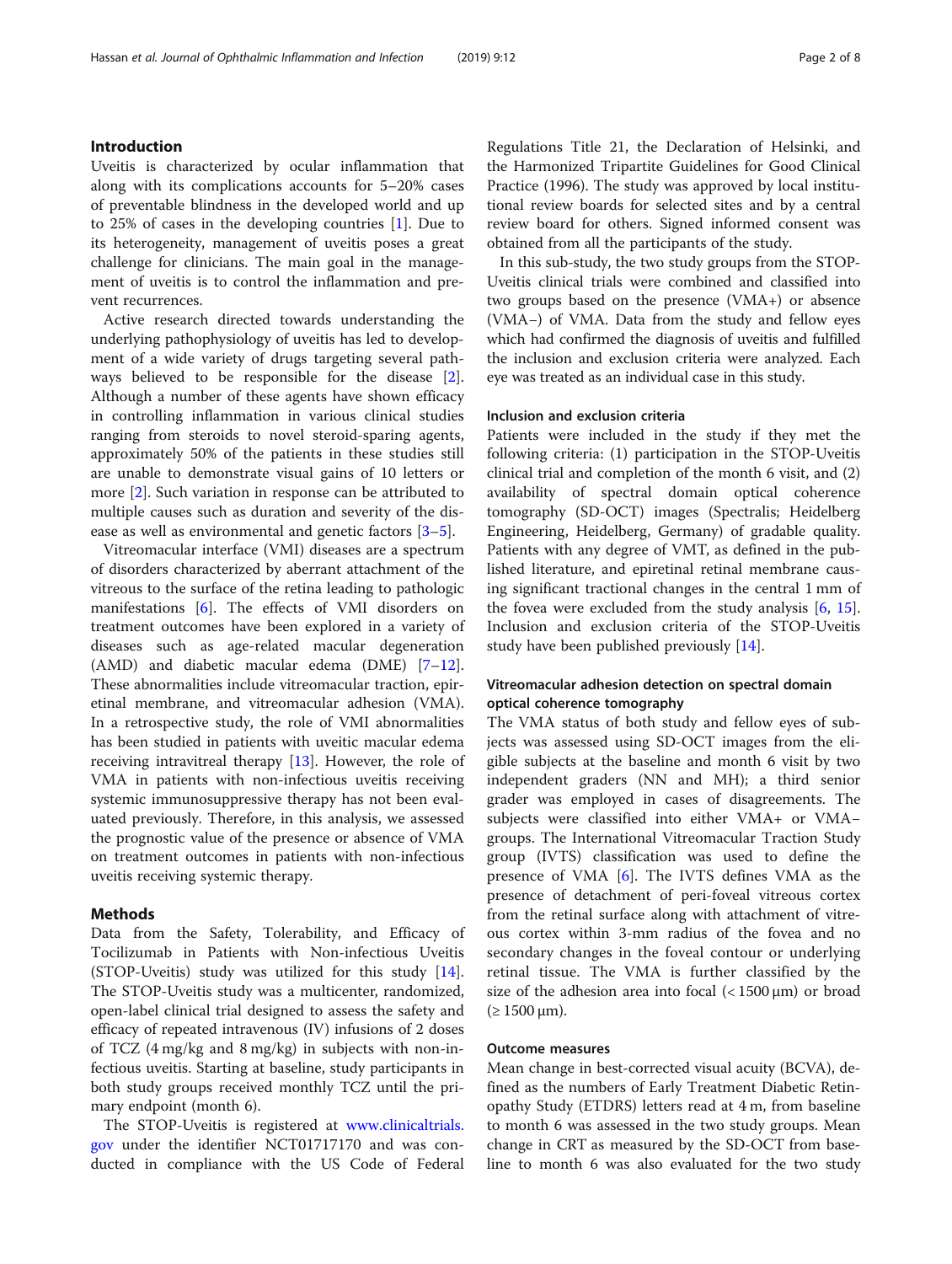groups. Mean change in vitreous haze (VH) score was assessed utilizing the Standardization of Uveitis Nomenclature (SUN) scale from baseline to month 6.

#### Statistical analysis

Stata V14.1 (Stata Corp, TX) was used for all statistical analysis. Frequencies were compared using the chisquare test. Wilcoxon's signed-rank test was used to assess the differences in BCVA, CRT, and VH between baseline and month 6 of both study groups. The Mann-Whitney  $U$  test was utilized for assessment of mean differences in BCVA, CRT, and VH between the 2 groups at month 6.

#### Results

A total of 37 patients were included in the STOP-Uveitis study. Out of 37 patients, 27 patients (48 eyes) were included in this sub-study analysis based on the inclusion and exclusion criteria. Twenty-six eyes were excluded from the study as they failed to meet the study criteria: 19 eyes did not have gradable SD-OCT images and 7 eyes had epiretinal membrane. At baseline, 16 eyes (33.33%) were classified into VMA+ group, and 32 eyes (66.66%) were classified into VMA− group. Baseline characteristics of the two groups are shown in Table 1. There were no statistical differences between the baseline characteristics of the two study groups (Table 1). The distribution of two doses of IV TCZ (4 and 8 mg/ kg) was also similar between the two study groups.

#### Best-corrected visual acuity

At month 6, the mean change in BCVA in VMA+ group was  $2.00 \pm 5.31$  letters, whereas the mean change in BCVA in VMA− group was 6.50 ± 7.98 letters. The mean improvement in BCVA in VMA+ group was significant from the baseline ( $p < 0.05$ ). However, the mean improvement in BCVA in VMA− group was not statistically significant from the baseline  $(p > 0.05)$ . The difference in the mean change in BCVA between the two groups was statistically significant ( $p = 0.02$ ). Figure [1](#page-3-0) shows the mean change in BCVA from baseline to month 6 in the 2 study groups.

| Table 1 Baseline characteristics of the study population |  |  |  |
|----------------------------------------------------------|--|--|--|
|----------------------------------------------------------|--|--|--|

#### Central retinal thickness

At month 6, the mean reduction in CRT was 34.85 ± 72.36 and  $80.37 \pm 157.21$  µm in the VMA+ and VMA- groups, respectively. The mean reduction in the CRT at month 6 was significant compared to baseline in both VMA+ and VMA– groups ( $p < 0.05$ ). The difference in the mean change in CRT between two groups was however not statistically significant ( $p = 0.18$ ). Figure [2](#page-3-0) illustrates changes in the CRT from baseline at different time points for the study groups.

#### Vitreous haze

At month 6, the mean change in VH score in VMA+ group was − 0.65 ± 0.47, and in VMA− group was − 0.76 ± 0.71. Both the groups demonstrated significant improvement in the VH score from baseline ( $p < 0.05$ ). However, the difference in VH score improvement between two groups was not statistically significant  $(p = 0.32)$ . Figure [3](#page-4-0) shows the mean VH score at baseline and month 6 for the 2 study groups.

#### Vitreomacular interface status at month 6

Of the 16 VMA+ eyes at baseline, PVD occurred in 3 eyes at month 6, whereas 13 eyes had no change in the VMA status. The mean change in BCVA in eyes with PVD from baseline to month 6 was  $8.00 \pm 5.29$  letters, which was significant compared to  $0.62 \pm 3.50$  letters in eyes with persistent VMA at month 6 ( $p = 0.02$ ). However, the mean reduction in the CRT in eyes which developed PVD  $(85.67 \pm 109.10 \,\mu m)$  was not significantly different than the mean reduction in CRT in eyes with persistent VMA  $(25.81 \pm 64.51 \,\mu m)$   $(p > 0.05)$ . Similarly, the mean change in the VH score was  $-0.55 \pm 0.50$  and − 0.67 ± 0.58 in the eyes which developed PVD and eyes with persistent VMA, respectively, and it was not significantly different ( $p > 0.05$ ).

#### Focal versus broad vitreomacular adhesion

SD-OCT analysis of the eyes with VMA at baseline showed that 14 eyes had broad VMA while 2 eyes had focal VMA. Mean change in the BCVA was  $1.43 \pm 4.47$ and  $6.00 \pm 11.31$  letters in eyes with broad and focal VMA from baseline to month 6, respectively. Mean reduction in CRT was  $26.89 \pm 64.12$  and  $104.5 \pm 150.61$  μm

| Characteristics                       | Vitreomacular adhesion present (VMA+) | Vitreomacular adhesion absent (VMA-) | p value |
|---------------------------------------|---------------------------------------|--------------------------------------|---------|
| Mean age $\pm$ SD (years)             | $41 \pm 18.5$                         | $46 + 19.0$                          | 0.46    |
| Female gender (%)                     | 40.00                                 | 65.63                                | 0.38    |
| Caucasian (%)                         | 66.77                                 | 90.63                                | 0.08    |
| Mean BCVA at baseline (ETDRS letters) | $60.68 \pm 17.46$                     | $61.13 \pm 16.46$                    | 0.93    |
| Mean baseline CRT (µm)                | $319.06 \pm 132.01$                   | $351.47 + 174.97$                    | 0.48    |
| Mean baseline VH                      | $1.17 \pm 0.98$                       | $1.19 + 0.91$                        | 0.94    |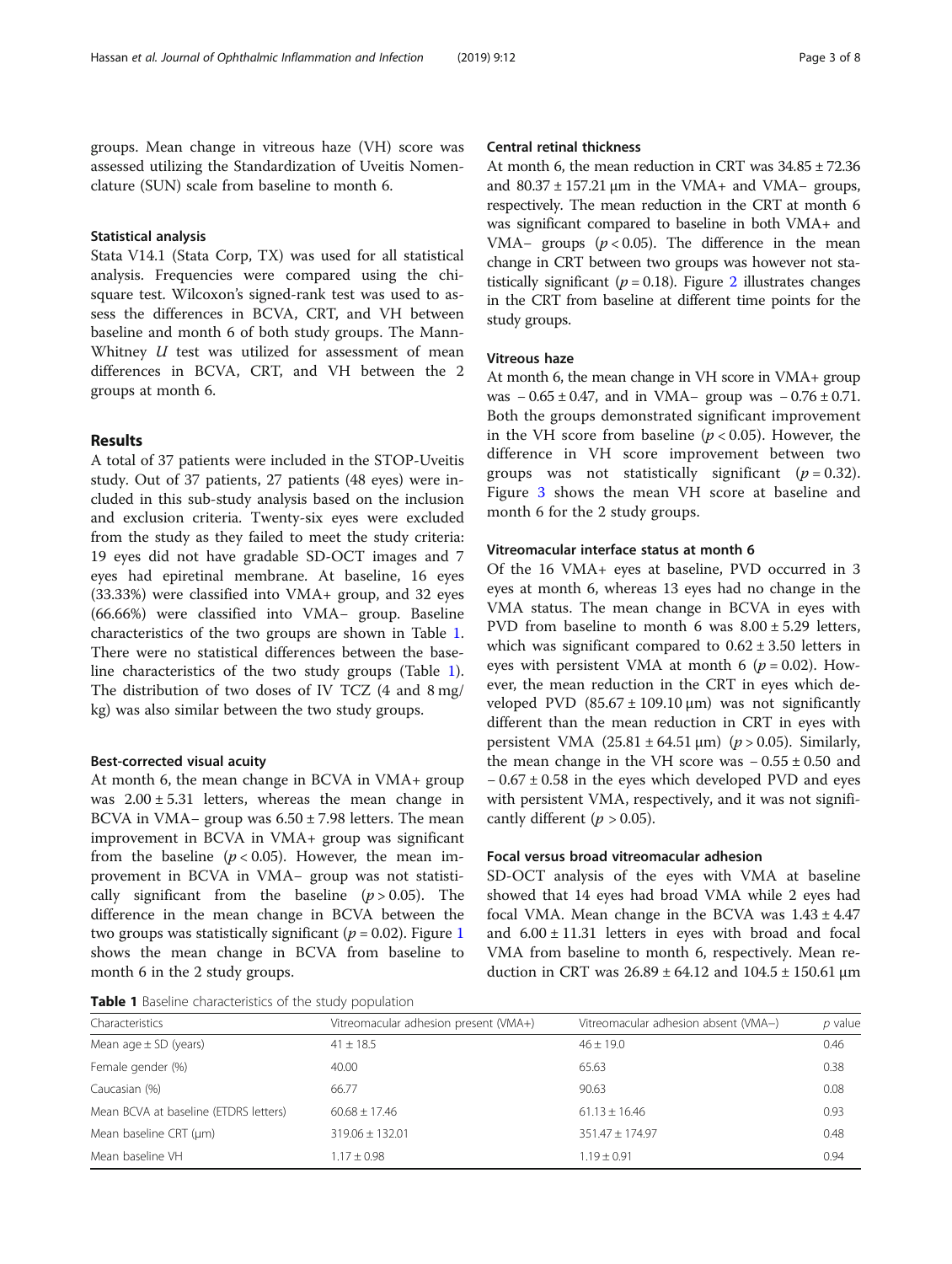<span id="page-3-0"></span>

in eyes with broad and focal VMA, respectively. Similarly, the mean change in VH score in eyes with broad VMA was  $-0.55 \pm 0.47$  compared to  $-1.00 \pm 00$  in eyes with focal VMA. There was no statistically significant difference between the eyes with broad and focal VMA in any of the parameters assessed ( $p > 0.05$ ).

#### Edema status

At baseline, 12 eyes had presence on macular edema on the SD-OCT images (3 in VMA+ and 9 in VMA−

group). The mean improvement in BCVA at month 6 in eyes with edema at the baseline was  $3.00 \pm 11.53$  and 12.44 ± 10.68 in the VMA+ and VMA− groups, respectively ( $p > 0.05$ ). The mean reduction in CRT at month 6 in eyes with edema at baseline in the VMA+ group was 167.33 ± 96.24 compared to 243.50 ± 217.98 in the VMA  $-$  group ( $p > 0.05$ ). Similarly, the mean change in the VH score at month 6 in eyes with edema at baseline was − 0.25 ± 1.07 and − 1.00 ± 1.00 in the VMA+ and VMA− groups, respectively ( $p > 0.05$ ). Figure [4](#page-4-0) summarizes the

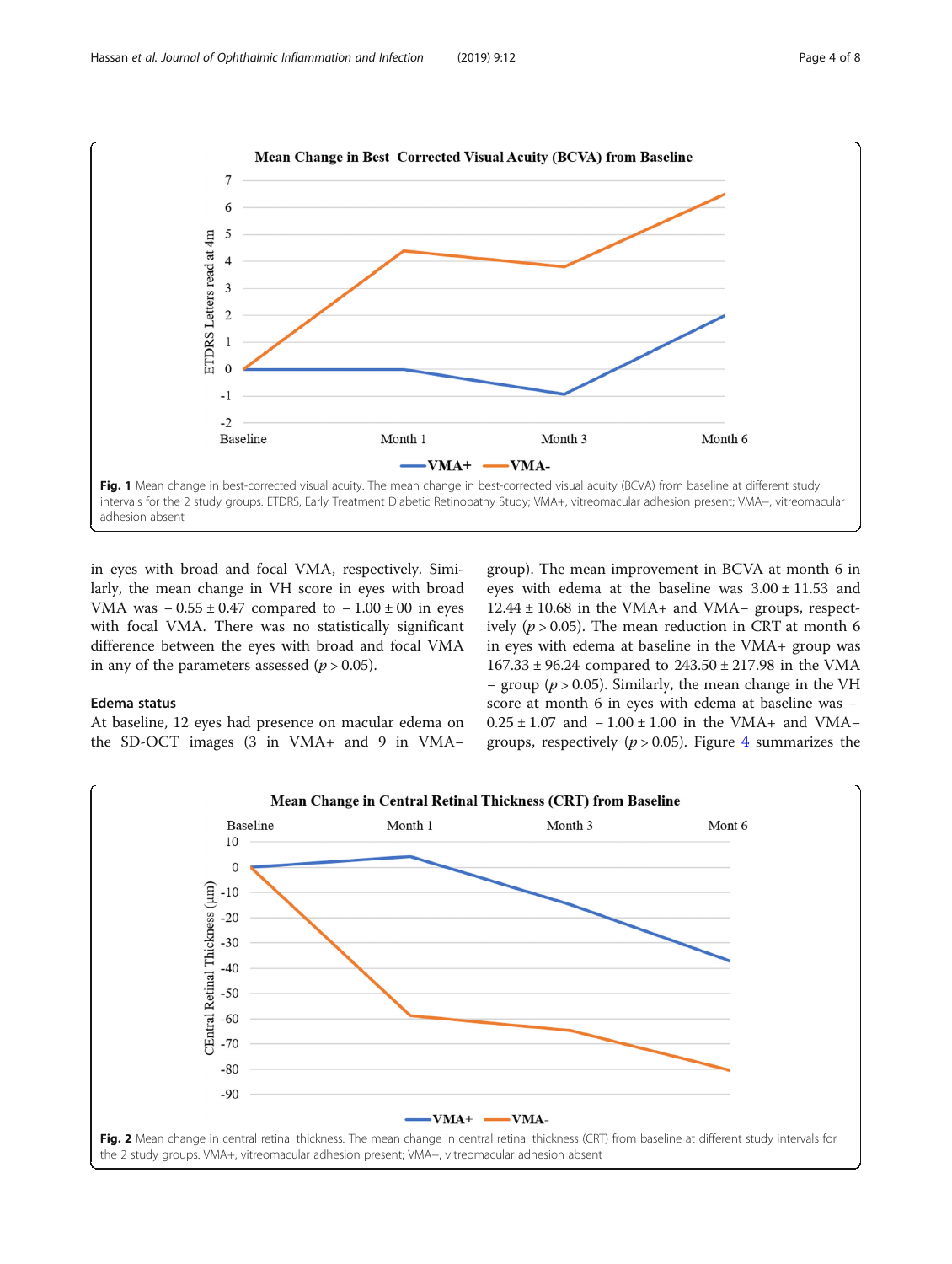<span id="page-4-0"></span>

important characteristics of the populations which were analyzed.

#### **Discussion**

VMI abnormalities are a spectrum of disorders characterized by aberrant attachment of the vitreous to the surface of the retina leading to pathologic manifestations. Some of these abnormalities like vitreomacular

tractions (VMT) and macular holes can overtly cause visual and anatomic abnormalities of the eye and are therefore generally excluded from the clinical studies looking at the efficacy of new therapies. On the other hand, abnormalities like VMA and PVD may present as clinically asymptomatic conditions which can only be detected by the OCT. However, recent studies have shown that the presence of VMA and PVD may affect the visual and anatomic outcome in subjects receiving

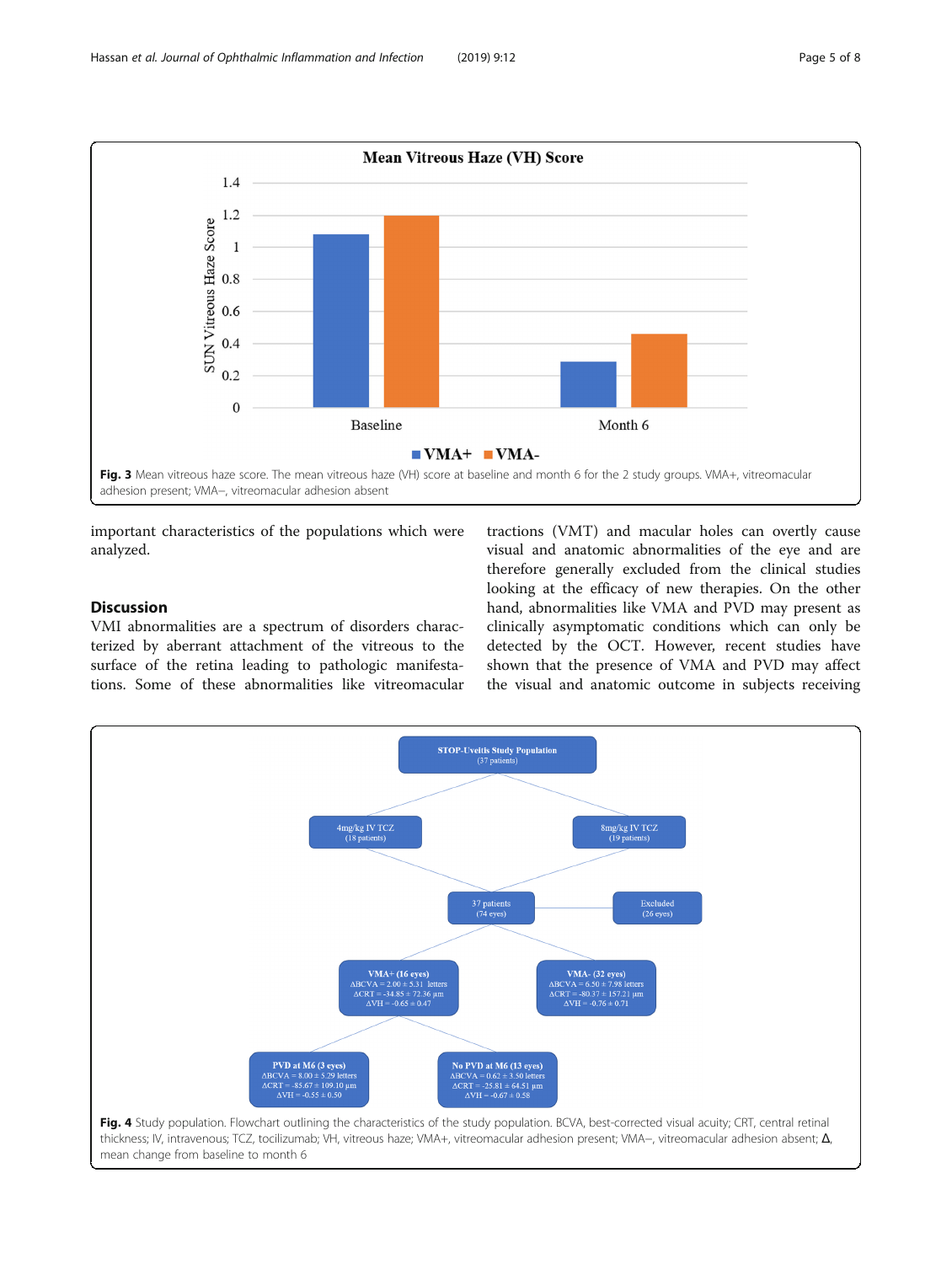anti-vascular endothelial growth factor (anti-VEGF) agents for AMD and DME [[7](#page-7-0)–[12\]](#page-7-0). Similarly, Munk et al. also demonstrated the effects of VMI configurations on patients receiving intravitreal (IVT) therapy for uveitic macular edema that was treated with intravitreal therapy [[13\]](#page-7-0). However, the effects of VMA on the visual and anatomic outcomes of subjects with uveitis receiving systemic immunosuppressive therapy have not been explored previously.

The results of the index study showed that the eyes of the patients with uveitis without VMA demonstrate significant improvement in the BCVA from baseline after treatment with IV TCZ. This improvement in the BCVA in the VMA− eyes was significantly greater than the VMA+ eyes, which even failed to demonstrate significant improvement in BCVA from the baseline, demonstrating the importance of vitreomacular interface in eyes with ocular inflammation with VMA contributing to the suboptimal visual acuity. Upon further analysis, the subjects who had VMA at baseline and developed PVD had significantly greater improvement in the BCVA compared to the eyes with persistent VMA. A number of previous studies evaluating the role of VMA in patients with AMD receiving IVT anti-vascular endothelial growth factor (anti-VEGF) agents have indicated poor visual outcome and need for more frequent treatment in eyes with the presence of VMA  $[8-11]$  $[8-11]$  $[8-11]$  $[8-11]$ . On the contrary, mixed results have been reported about the effect of VMA on BCVA in eyes with DME [[7,](#page-7-0) [12\]](#page-7-0). Sadiq et al. showed better final vision in VMA+ eyes receiving anti-VEGF therapy for DME. However, on further evaluation, they attributed the finding to younger population in the VMA+ group and development of PVD in a significant number of subjects with VMA at baseline [[7\]](#page-7-0). They demonstrated that patients who developed PVD by 6 months had better vision compared to those with persistent VMA which is similar to what we noted in our study. Development of PVD has been shown to be associated with better visual outcomes in AMD as well [\[11](#page-7-0)]. Similarly, on comparison of eyes with focal and broad VMA in our study, the BCVA seemed to be better in eyes with focal VMA which are likely to develop PVD compared to broad VMA.

Munk et al. evaluated the role of VMI configurations in subjects with uveitic macular edema (UME) and found that the presence of PVD was associated with a significant decrease in the CRT compared to baseline and other VMI configurations [\[13\]](#page-7-0). In our study, both VMA+ and VMA− eyes demonstrated a significant decrease in the CRT compared to baseline; however, the results between the two groups were not significant. On further exploration, the subset of eyes which developed PVD by month 6 may be responsible for a significant decrease in CRT from the baseline noted in the VMA+

group. The decrease in the CRT in eyes with PVD (85.67 ± 109.10) was similar to VMA− eyes (80.37 ± 157.21) and different than the VMA+ eyes with persistent VMA at month 6  $(34.85 \pm 72.36 \,\mu m)$ . Similarly, eyes with focal VMA which are more likely to develop PVD had a higher decrease in CRT compared to eyes with broad VMA  $(104.5 \pm 150.61 \text{ vs } 26.89 \pm 64.12, \text{ respectively})$ , most likely because it is likely to be easier to develop a PVD if the area of adhesion is smaller. The difference between the groups in our study was not significant probably because unlike Munk et al., whose study was specifically for UME, our study population started off with a lower baseline CRT and our study was not powered to assess the effects of edema due to a smaller number of eyes with edema at baseline (12 out of 48 eyes) [[7\]](#page-7-0). On additional analysis of the 12 eyes with the presence of edema at the baseline, the mean change in BCVA and CRT was higher in the VMA− group  $(12.44 \pm 10.68)$  and  $243.50 \pm 217.98$ , respectively) compared to the VMA+ group  $(3.00 \pm 11.53 \text{ and } 167.33 \pm 96.24,$ respectively). Even though this difference was insignificant due to the small sample size, the trend was similar to what we noted in the overall analysis of the study.

Interestingly, Munk et al. failed to demonstrate the effect of VMA and PVD on the BCVA of the study subjects despite a significant decrease in the CRT in the PVD group [[9\]](#page-7-0). There could be various reasons for this discrepancy in the results between the two studies. They attributed the smaller increase in visual function to that fact that in eyes with CME, other factors like ellipsoid zone disruption, ELM disruption, and number of alive axons may also play a role in visual function after resolution of the edema [[16](#page-7-0), [17\]](#page-7-0). Therefore, our study had fewer number of eyes with edema/UME, and hence, the visual outcomes were potentially less influenced by these factors. Additionally, all the patients included by Munk et al. were retrospectively selected and had received only one treatment at baseline with either IVT triamcinolone, IVT bevacizumab, or a dexamethasone implant followed by a 3-month follow-up period. Therefore, longer treatment period with a single agent as in our study may be needed for significant change in visual acuity of the patients with uveitis.

Based on the results of our study, the presence or absence of VMA does not seem to have any significant effect on the VH score in eyes with uveitis. Both VMA+ and VMA− eyes demonstrated significant reduction in VH score from baseline; however, there was no difference between the two groups.

The exact pathogenesis of how VMI configurations can influence the visual and anatomic outcomes in various diseases are not known; however, several possible mechanisms have been suggested. It has been hypothesized that VMA is associated with chronic localized inflammatory state with confinement of inflammatory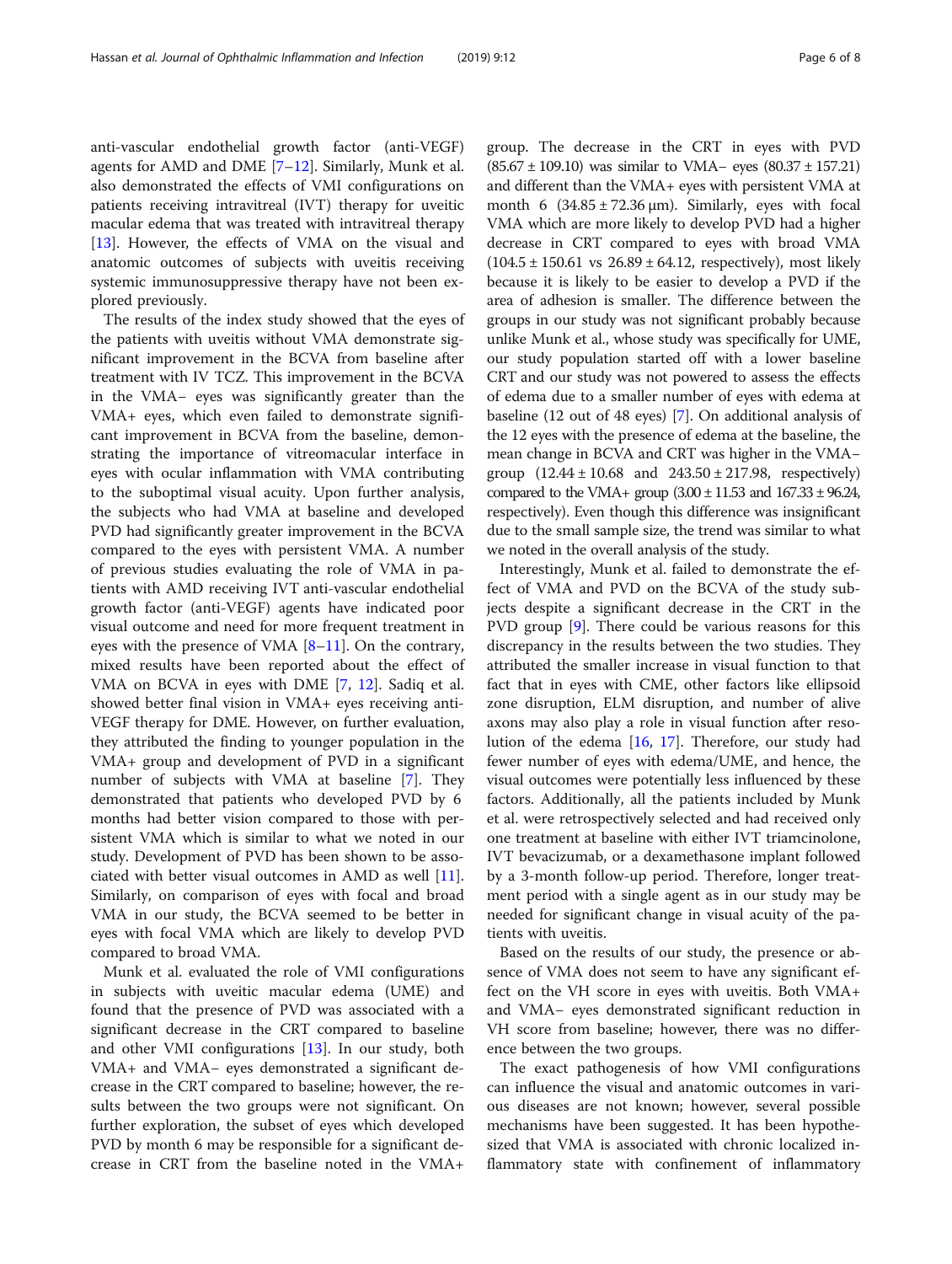<span id="page-6-0"></span>molecules in the premacular hyaloid along with prevention of diffusion of nutrients and oxygen to the macula [[9,](#page-7-0) [18](#page-7-0), [19\]](#page-7-0). Such localized inflammatory state may decrease the efficacy of systemic anti-inflammatory therapy penetrating the inflamed areas, resulting in poor visual and anatomic outcome. Additionally, PVD has been associated with increased convention fluxes and diffusion of nutrients and oxygen along with clearance of inflammatory cytokines from the area [[18,](#page-7-0) [20,](#page-7-0) [21\]](#page-7-0). Therefore, detachment of posterior hyaloid in eyes with VMA may clear this reservoir of the local inflammatory cells and cytokines and result in better outcomes.

The strengths of our analysis included outcomes from a well-characterized prospective study design of a multicentered clinical trial (the STOP-Uveitis study) with a mandatory treatment regimen for 6 months with a single drug. The SD-OCT scans were captured using a standardized protocol, and assessments of VMI configurations were performed in a formal reading center environment by 2 masked graders. We utilized a validated system for the classification of VMI configurations. To the best of our knowledge, our analysis is the first study to evaluate the role of VMA in determining visual and anatomic outcomes on eyes with non-infectious uveitis receiving a systemic antiinflammatory agent, eliminating the potential confounding effects of intravitreal injections on VMI and VMA.

Possible limitations of our study include a relatively small sample size especially for subgroup analyses where our results showed a trend but failed to achieve statistical significance. Additionally, our analysis was an additional, post hoc exploratory analysis of the STOP-Uveitis study, which was primarily designed to assess the role of two different doses of IV TCZ on outcomes in patients with noninfectious uveitis.

In conclusion, it is important to identify the structural characteristics which influence the treatment outcomes in patients with uveitis. The results of our study suggest that patients with uveitis without VMA or who have VMA but subsequently develop PVD may demonstrate better visual gains after treatment with systemic immunosuppressive agents such as TCZ. Therefore, patients with uveitis should be assessed using SD-OCT for the presence of VMI abnormalities at the initiation of therapy and periodically thereafter.

#### Abbreviations

BCVA: Best-corrected visual acuity; CRT: Central retinal thickness; IVT: Intravitreal; IVTS: International Vitreomacular Traction Study group; PVD: Posterior vitreous detachment; SD-OCT: Spectral domain optical coherence tomography; SUN: Standardization of Uveitis Nomenclature; TCZ: Tocilizumab; VEGF: Vascular endothelial growth factor; VMA: Vitreomacular adhesion; VMA–: Vitreomacular adhesion absent; VMA+: Vitreomacular adhesion present

#### Acknowledgements

Not applicable

#### Authors' contributions

MH contributed to the study concept and design, data analysis and interpretation, and manuscript drafting, review, and revising. NN contributed to the study concept and design, acquisition of data, and manuscript drafting and revising. MSH contributed to the analysis and interpretation, and manuscript review and revision. RA contributed to the manuscript drafting. MAS contributed to the manuscript review and revision. SK contributed to the manuscript review and revision. EV contributed to the manuscript drafting and revision. EV contributed to the manuscript drafting and revision. QDN contributed to the study concept and design, interpretation, manuscript revision, and approval to publish. DD contributed to the study interpretation, manuscript revision, and approval to publish. YJS contributed to the study concept and design, manuscript revision, and final approval to publish. All authors read and approved the final manuscript.

#### Funding

There was no funding received for this study.

#### Availability of data and materials

The datasets used during the current study are available from the corresponding author on reasonable request.

#### Ethics approval and consent to participate

The STOP-Uveitis clinical trial was conducted in compliance with the US Code of Federal Regulations Title 21, the Declaration of Helsinki, and the Harmonized Tripartite Guidelines for Good Clinical Practice (1996). The study was approved by local institutional review boards for selected sites and by a central review board for others. Signed informed consent was obtained from all the participants of the study.

#### Consent for publication

Not applicable

#### Competing interests

YJS has received research support from Astellas, Genentech, and Optovue and serves on the Scientific Advisory Board for Genentech/Roche, Optos, and Regeneron.

QDN is a recipient of a Physician Scientist Award from Research to Prevent Blindness, New York, NY, and serves on the Scientific Advisory Board for AbbVie, Bayer, Genentech, Regeneron, and Santen, among others. QDN also chaired the Steering Committee for the RISE and RIDE studies and was on the Steering Committee for the VISTA Study, and other studies sponsored by Genentech and Regeneron.

DVD is a consultant for Allergan, Genentech, Regeneron, and Santen and she has received research support from Genentech, Regeneron, and Santen. DVD also chaired the Steering Committee for the VISTA Study. The other authors declare that they have no competing interests.

#### Author details

<sup>1</sup>Byers Eye Institute, Spencer Center for Vision Research, Stanford University 2370 Watson Court, Suite 200, Palo Alto, CA 94303, USA. <sup>2</sup>Ocular Imaging Research and Reading Center, Menlo Park, CA, USA.

#### Received: 10 October 2018 Accepted: 11 July 2019 Published online: 19 July 2019

#### References

- 1. Miserocchi E, Fogliato G, Modorati G, Bandello F (2013) Review on the worldwide epidemiology of uveitis. Eur J Ophthalmol 23:705–717
- 2. Sadiq MA, Agarwal A, Hassan M, Afridi R, Sarwar S, Soliman MK, Do DV, Nguyen QD (2015) Therapies in development for non-infectious uveitis. Curr Mol Med 15:565–577
- 3. Kang EH, Park JW, Park C, Yu HG, Lee EB, Park MH, Song YW (2013) Genetic and non-genetic factors affecting the visual outcome of ocular Behcet's disease. Hum Immunol 74:1363–1367
- 4. Kempen JH, Van Natta ML, Altaweel MM, Dunn JP, Jabs DA, Lightman SL, Thorne JE, Holbrook JT (2015) Factors predicting visual acuity outcome in intermediate, posterior, and panuveitis: the Multicenter Uveitis Steroid Treatment (MUST) trial. Am J Ophthalmol 160:1133–1141.e1139